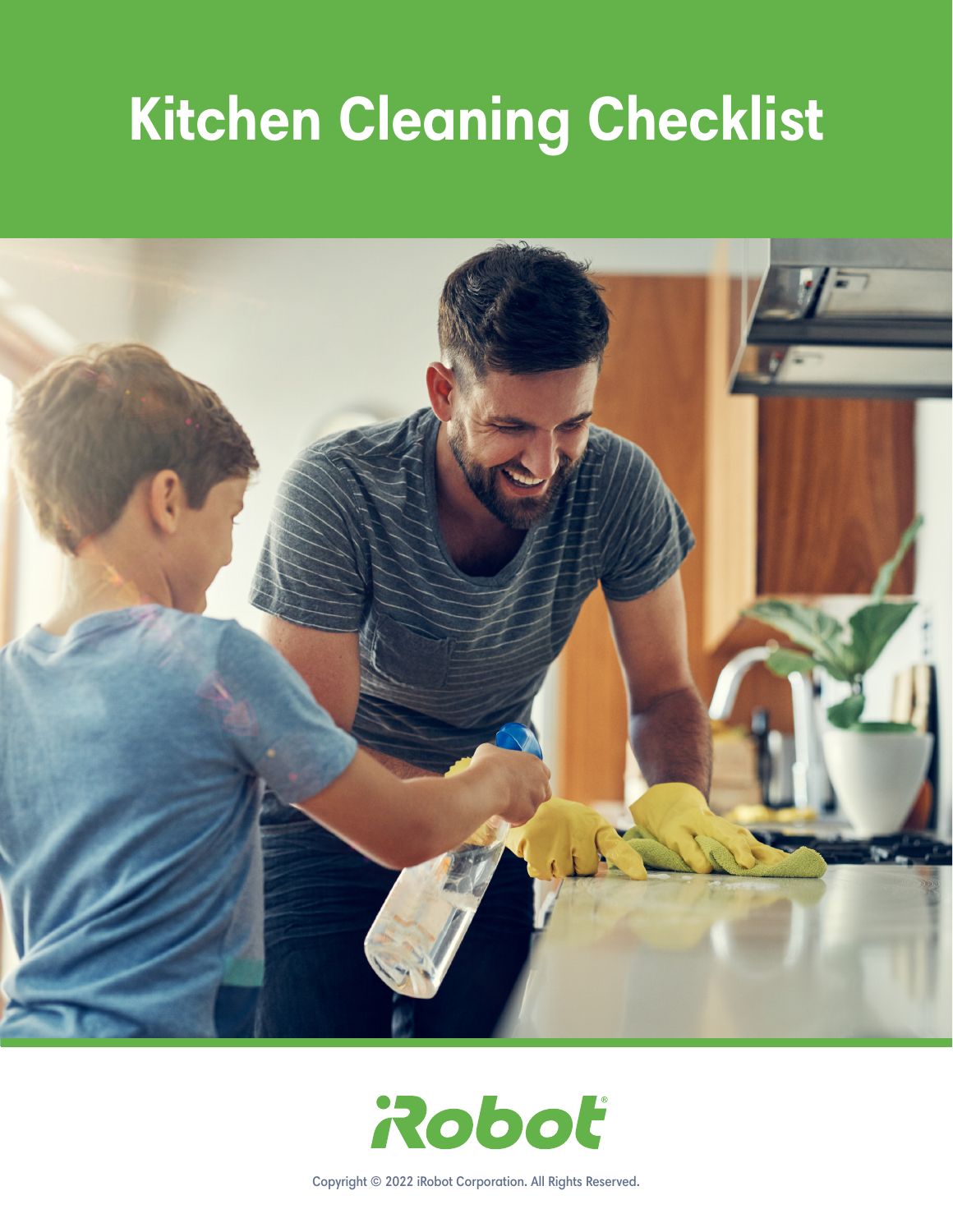## Kitchen Cleaning **CHECKLIST VALUUM-REFRIGHT SPRAY-CAN-SPARKLES SPRAY-CAN-SPARKLES**



**WEEKLY** 

#### **DAILY**

| Load and unload the dishwasher                                           | Clean your fridge (best to do<br>before grocery shopping)         |
|--------------------------------------------------------------------------|-------------------------------------------------------------------|
| Do the dishes                                                            |                                                                   |
| Sanitize wooden cutting boards                                           | Disinfect countertops and faucets                                 |
| Clean your sink                                                          | Wipe down your backsplash and<br>vent hoods                       |
| Clean your stovetop after cooking                                        | Throw away any old leftovers                                      |
| Wipe down countertops                                                    | Move everything off your kitchen<br>counters for a good wipe down |
| Sweep your floors<br>Mop your floors                                     | Wipe out the splatters from your<br>microwave                     |
|                                                                          | Toss out that filthy sponge in the sink                           |
|                                                                          | Mop floors                                                        |
|                                                                          | Refill your soap dispenser                                        |
|                                                                          | Wash dish towels and aprons                                       |
|                                                                          | Clean the outside of your appliances                              |
|                                                                          | Take out the trash and recycling bins                             |
|                                                                          | Wipe down cabinet surfaces                                        |
| <b>For more cleaning</b><br>tips and checklists<br>visit blog.irobot.com | Copyright © 2022 iRobot Corporation. All Rights Reserved.         |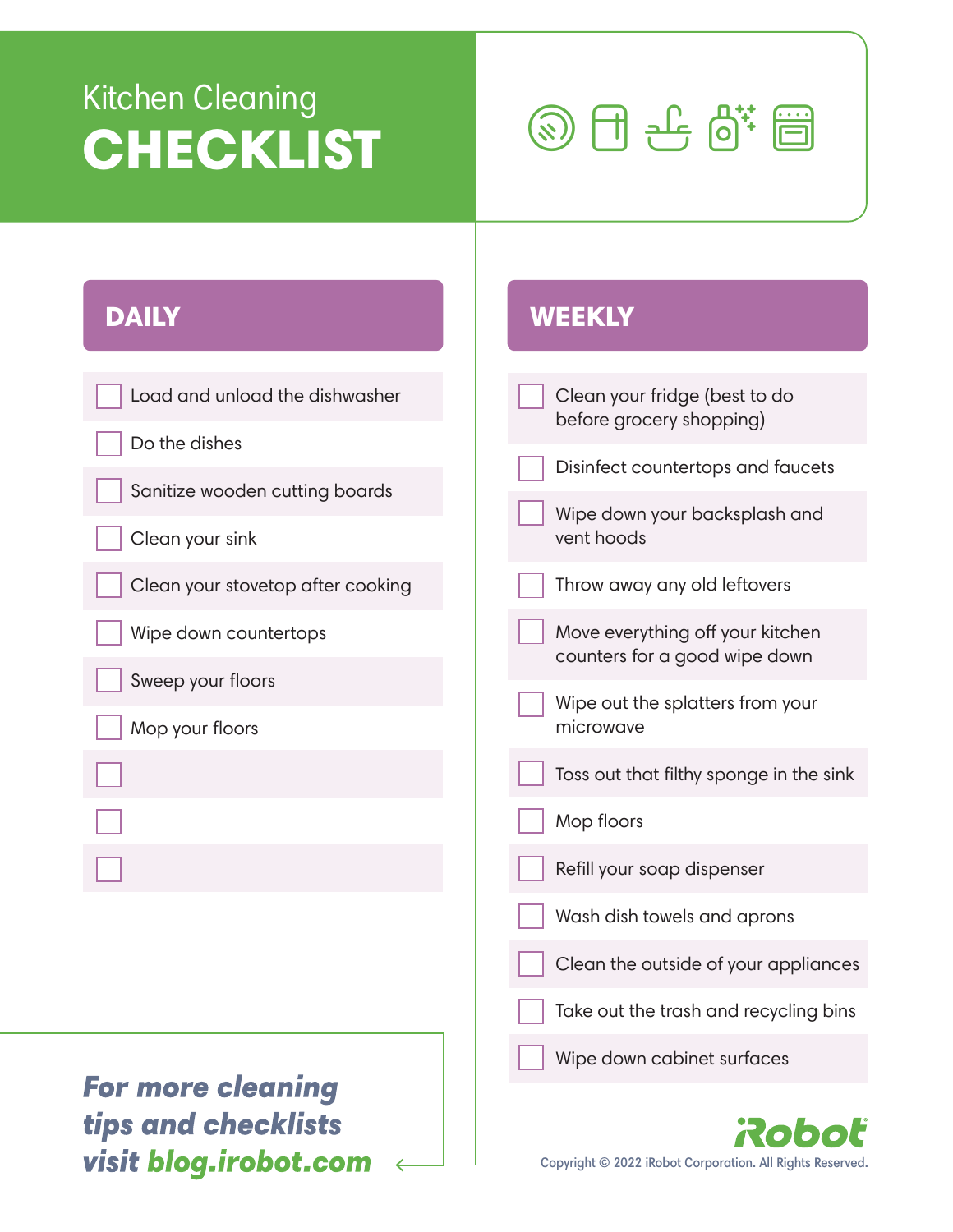## Kitchen Cleaning **CHECKLIST VALUUM-REFRIGHT SPRAY-CAN-SPARKLES SPRAY-CAN-SPARKLES**



#### **MONTHLY**

| <b>For more cleaning</b><br>tins and checklists                                       |                                                             |
|---------------------------------------------------------------------------------------|-------------------------------------------------------------|
|                                                                                       |                                                             |
|                                                                                       |                                                             |
|                                                                                       |                                                             |
| Clean your coffee maker                                                               | Clean out your Roomba® robot<br>vacuum's self-emptying dock |
| Clean out your trashcan                                                               | Spot clean your tile grout                                  |
| Wipe down the toe kicks and<br>baseboards                                             | Sweep and mop your floors                                   |
| Wipe away smudges and clean the<br>cabinets and walls, especially around<br>the stove | Organize your pantry, fridge, and/<br>or cabinets           |
| Dust light fixtures                                                                   | Clean the interior and exterior<br>of your fridge           |
| Add a drain cleaner/ deodorizer to<br>your sink and garbage disposal                  | Polish all stainless-steel appliances                       |
| Clean/ sanitize garbage disposal                                                      | Clean and sanitize your countertops                         |
| Replace your sponge or sanitize your<br>dish brush                                    | (depending on usage)<br>Clean the inside of your dishwasher |
| fridge and counters                                                                   | Clean oven inside and out                                   |
| Clean the space between your                                                          | Clean your microwave                                        |

visit blog.irobot.com <

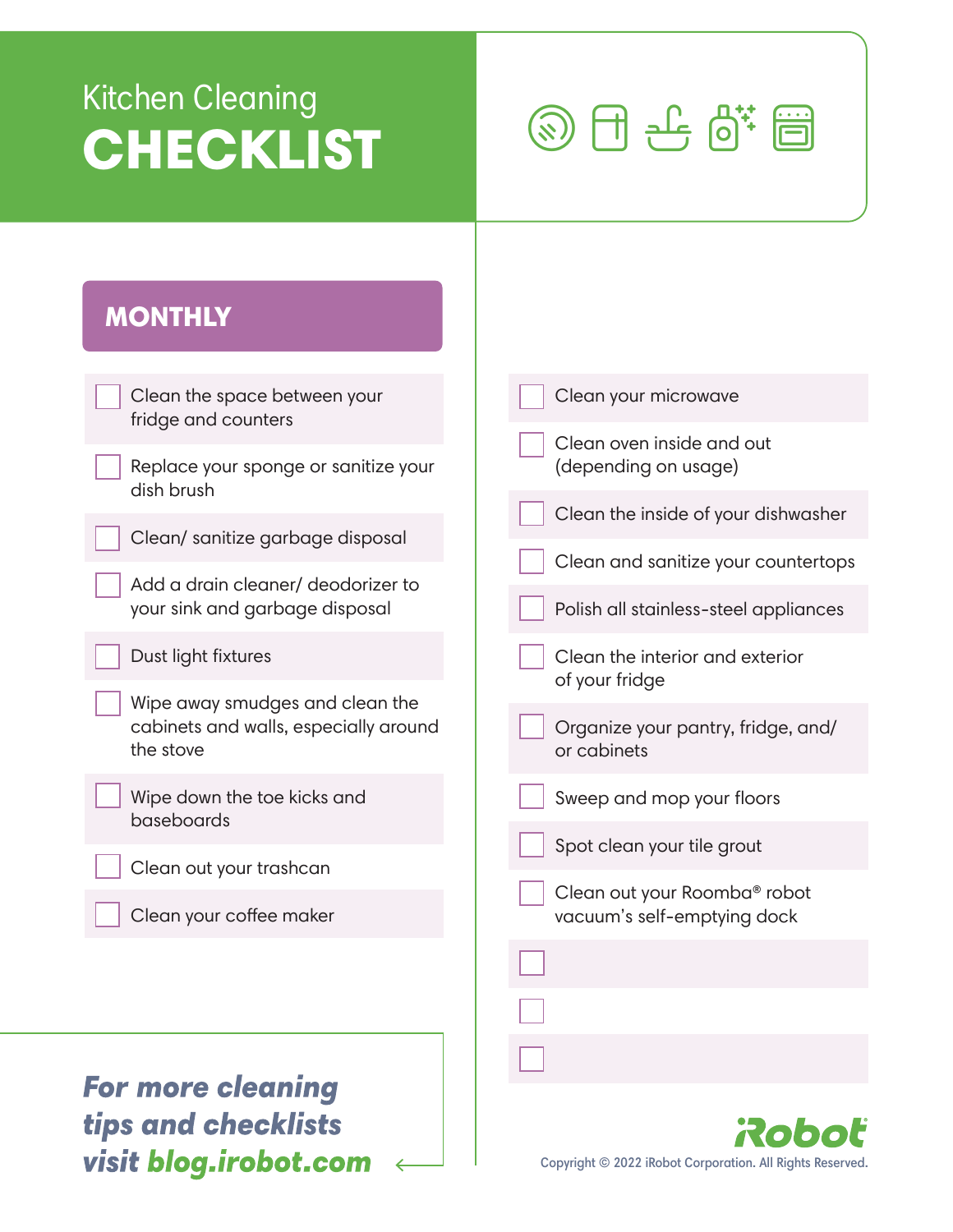## Kitchen Cleaning **CHECKLIST VALUUM-REFRIGHT SPRAY-CAN-SPARKLES SPRAY-CAN-SPARKLES**



|  | <b>YEARLY DEEP CLEAN</b> |
|--|--------------------------|
|  |                          |

visit blog.irobot.com <

| Dust the top of your fridge                                                                              | Remove grease buildup exposed<br>decorations or dishes                                                     |
|----------------------------------------------------------------------------------------------------------|------------------------------------------------------------------------------------------------------------|
| Clean refrigerator coils, as well as<br>underneath and behind your fridge<br>(make sure to unplug first) | Clean light fixtures                                                                                       |
| Repair any crooked cabinets or<br>drawers                                                                | Clean your dishwasher filter<br>Soak and scrub the filters of your<br>exhaust hood (if yours has them) and |
| Toss out and replace any cookware<br>you don't use or that is damaged/<br>rusting                        | clean the underside of the hood as<br>well                                                                 |
| Vacuum crumbs out of drawers                                                                             | Use a thin knife or other edging tool<br>to clean gunk out of crevices around<br>stove and sink            |
| Wipe the interior of your cabinets<br>Replace or wipe down cabinet liners                                | Scrub the areas under your cabinet<br>toe kicks                                                            |
| Seal your hardwood/ tile floors                                                                          | Clean out your garbage disposal                                                                            |
| Clean the tops of cabinets<br>(if they don't reach the ceiling)                                          |                                                                                                            |
|                                                                                                          |                                                                                                            |
|                                                                                                          |                                                                                                            |
| <b>For more cleaning</b><br>tips and checklists                                                          |                                                                                                            |
|                                                                                                          | うへん                                                                                                        |

Copyright © 2022 iRobot Corporation. All Rights Reserved.